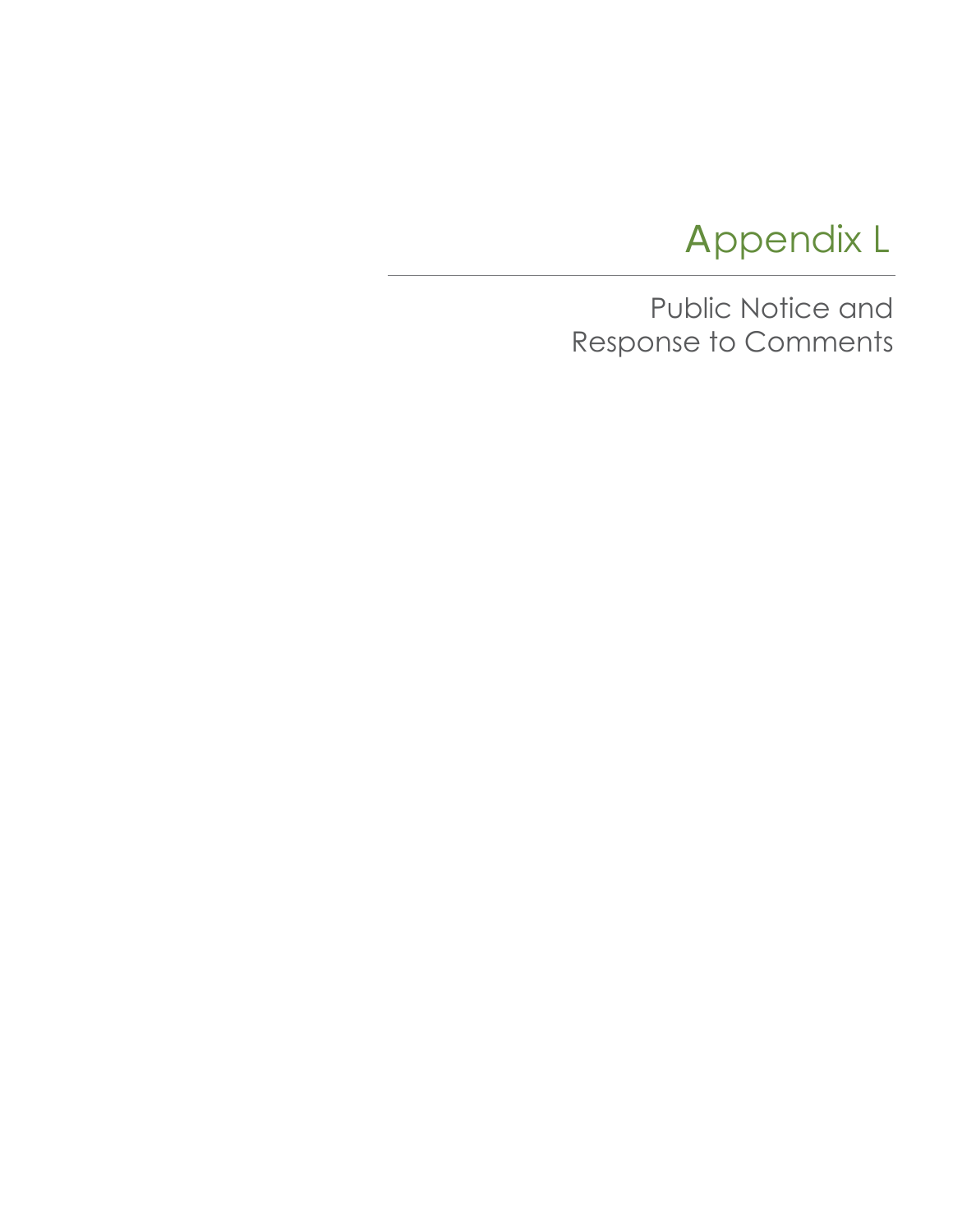



**State Water Resources Control Board** 

## **NOTICE OF SECTION 15063(g) INFORMAL CONSULTATION WITH RESPONSIBLE AND TRUSTEE AGENCIES REGARDING AN ENVIRONMENTAL DOCUMENT FOR WATER QUALITY CERTIFICATION**

### **PINE CREEK MINE HYDROELECTRIC PROJECT, FEDERAL ENERGY REGULATORY COMMISSION PROJECT NO. 12532**

To: Responsible and Trustee Agencies

The State Water Resources Control Board (State Water Board) plans to prepare an environmental document for the Pine Creek Mine Hydroelectric Project (Project) pursuant to the California Environmental Quality Act (CEQA) (Pub. Resources Code, § 21000 et seq.) and the CEQA Guidelines (Cal. Code Regs., tit. 14, § 15000 et seq.). The applicant, Pine Creek Mine, LLC (LLC), is pursuing a new license from the Federal Energy Regulatory Commission (FERC) for the Project. In accordance with section 401 of the Clean Water Act (33 U.S.C. § 1341), the LLC applied to the State Water Board for a water quality certification (certification) for the Project. Issuance of a certification requires analysis of a project's overall effect on water quality and analysis of whether the designated beneficial uses identified in the *Water Quality Control Plan for the Lahontan Region* are adequately protected.

Issuance of a certification is a discretionary action that requires the State Water Board to comply with CEQA. In this case, the State Water Board is the CEQA lead agency. When a National Environmental Policy Act (NEPA) document for a project is complete, the CEQA lead agency should use the federal NEPA document as the environmental document, if the NEPA document complies with the CEQA Guidelines. (Cal. Code Regs., tit. 14, § 15221, subd. (a).) In compliance with NEPA (42 U.S.C. § 4321 et seq.), FERC released an *Environmental Assessment* (EA) of the Project in February 2018. A copy of the EA is available on the State Water Board's [webpage](https://www.waterboards.ca.gov/waterrights/water_issues/programs/water_quality_cert/pine_creek_mine_ferc12532.html) for the Project, at:

[https://www.waterboards.ca.gov/waterrights/water\\_issues/programs/water\\_quality\\_cert/](https://www.waterboards.ca.gov/waterrights/water_issues/programs/water_quality_cert/pine_creek_mine_ferc12532.html) pine\_creek\_mine\_ferc12532.html

In this instance, the EA, which includes FERC's Finding of No Significant Impact, meets some CEQA requirements and will form the basis for the State Water Board's environmental document to the extent feasible. In some areas, however, to comply with CEQA, the State Water Board's environmental document will need to differ from, add to, or supplement the EA. The State Water Board will use the CEQA analysis to support an informed decision whether to issue a certification and, if so, under what conditions.

## **NOTICE OF INFORMAL CONSULTATION**

Pursuant to subdivision (g) of section 15063 of the CEQA Guidelines, notice is hereby given that the State Water Board is conducting informal consultation with responsible and trustee agencies (Agencies) to solicit input on the Project's CEQA process. Recipients of this notice are encouraged to inform others who are interested in the Project about this notice.

E. JOAQUIN ESQUIVEL, CHAIR | EILEEN SOBECK, EXECUTIVE DIRECTOR

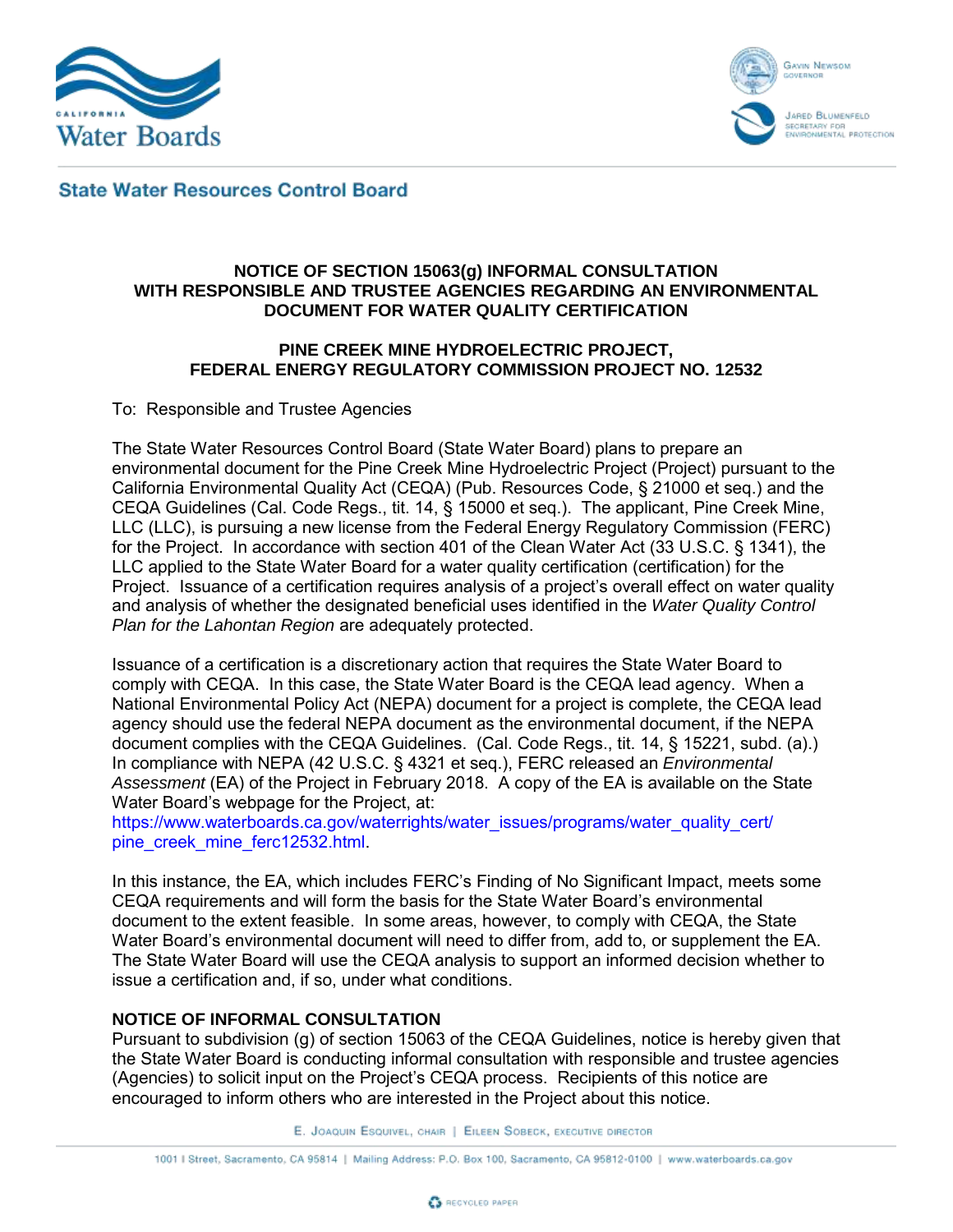The purpose of the consultation is to seek input from the Agencies responsible for resources affected by the Project. The State Water Board would like to obtain recommendations and supporting information from Agencies regarding whether a Negative Declaration or an Environmental Impact Report should be prepared. While it is not required by CEQA, the State Water Board will accept similar input and supporting information from interested members of the public.

Recommendations and supporting information should be provided by the deadline indicated in the "Consultation Deadline and Contact" section of this notice.

## **PROJECT DESCRIPTION**

The Project will be located along Pine Creek and Morgan Creek near the City of Bishop, in Inyo County. The Project involves the installation of a hydroelectric turbine within an existing mine adit. All other Project features (e.g., portals, electrical wiring, and access routes) are existing. The Project site is identified as a private inholding, surrounded by United States Forest Service land. The Project would generate an estimated 5,600 megawatt-hours of energy annually.

## **CONSULTATION DEADLINE AND CONTACT**

The State Water Board will accept written input **by 12:00 PM (noon) on April 15, 2019**. Written input should specifically identify that it is provided as part of the "Pine Creek Mine CEQA Section 15063(g) Informal Consultation." Written input can be submitted electronically or by mail to:

Email: [karmina.padgett@waterboards.ca.gov](mailto:karmina.padgett@waterboards.ca.gov)

or Karmina Padgett State Water Resources Control Board Division of Water Rights – Water Quality Certification Program

#### P.O. Box 2000 Sacramento, CA 95812-2000

## *KEEP INFORMED OF PROJECT MILESTONES*

To receive emails related to the Project and other projects pursuing certifications managed by the Division of Water Rights, interested persons should enroll in the "Water Rights Water Quality Certification" e-mail notification service. Instructions on how to sign up for the State Water Board's Email Subscription List are outlined below:

- 1. Visit: [http://www.waterboards.ca.gov/resources/email\\_subscriptions/swrcb\\_subscribe.shtml#rights](http://www.waterboards.ca.gov/resources/email_subscriptions/swrcb_subscribe.shtml#rights)
- 2. Provide your name and email in the required fields.
- 3. In the categories below the email and name fields, select "Water Rights," then "Water Rights Water Quality Certification."
- 4. Click the "Subscribe" button.
- 5. An email will be sent to you. You must respond to the email message to confirm your membership on the selected list(s).

If you do not have internet access or do not wish to participate in the email subscription list, you may contact Ms. Karmina Padgett at the phone number listed below to request to receive notices by mail. You can enroll or un-enroll from the email subscription service at any time.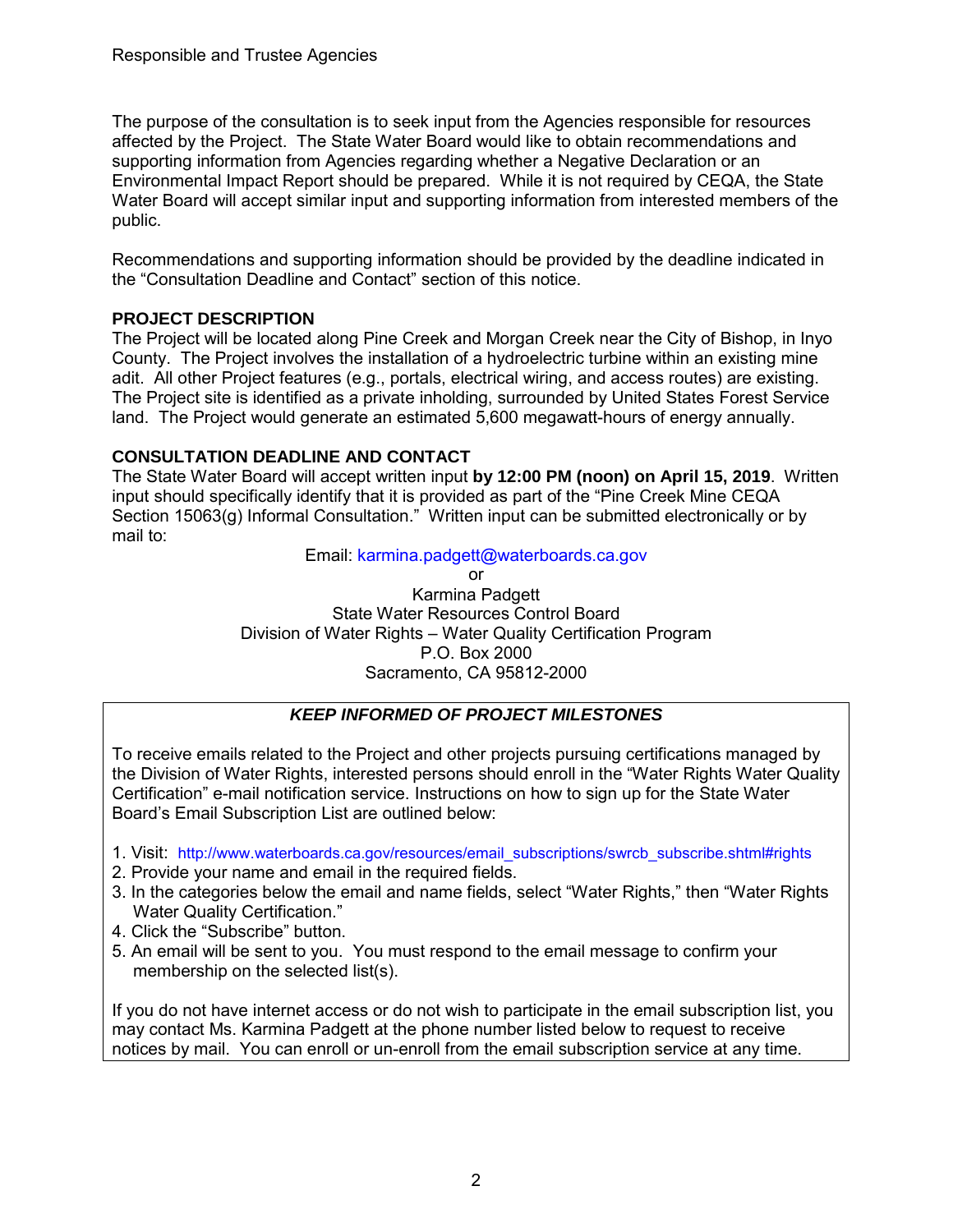Questions regarding this notice may be directed to Ms. Karmina Padgett at (916) 323-4642, or via email to karmina.padgett@waterboards.ca.gov.

 ORIGINAL SIGNED BY \_\_\_\_\_\_\_\_\_\_\_\_MAR 29 2019\_\_\_\_\_\_\_\_\_\_ Ann Marie Ore, Program Manager Water Quality Certification Program Division of Water Rights

Enclosure: Distribution List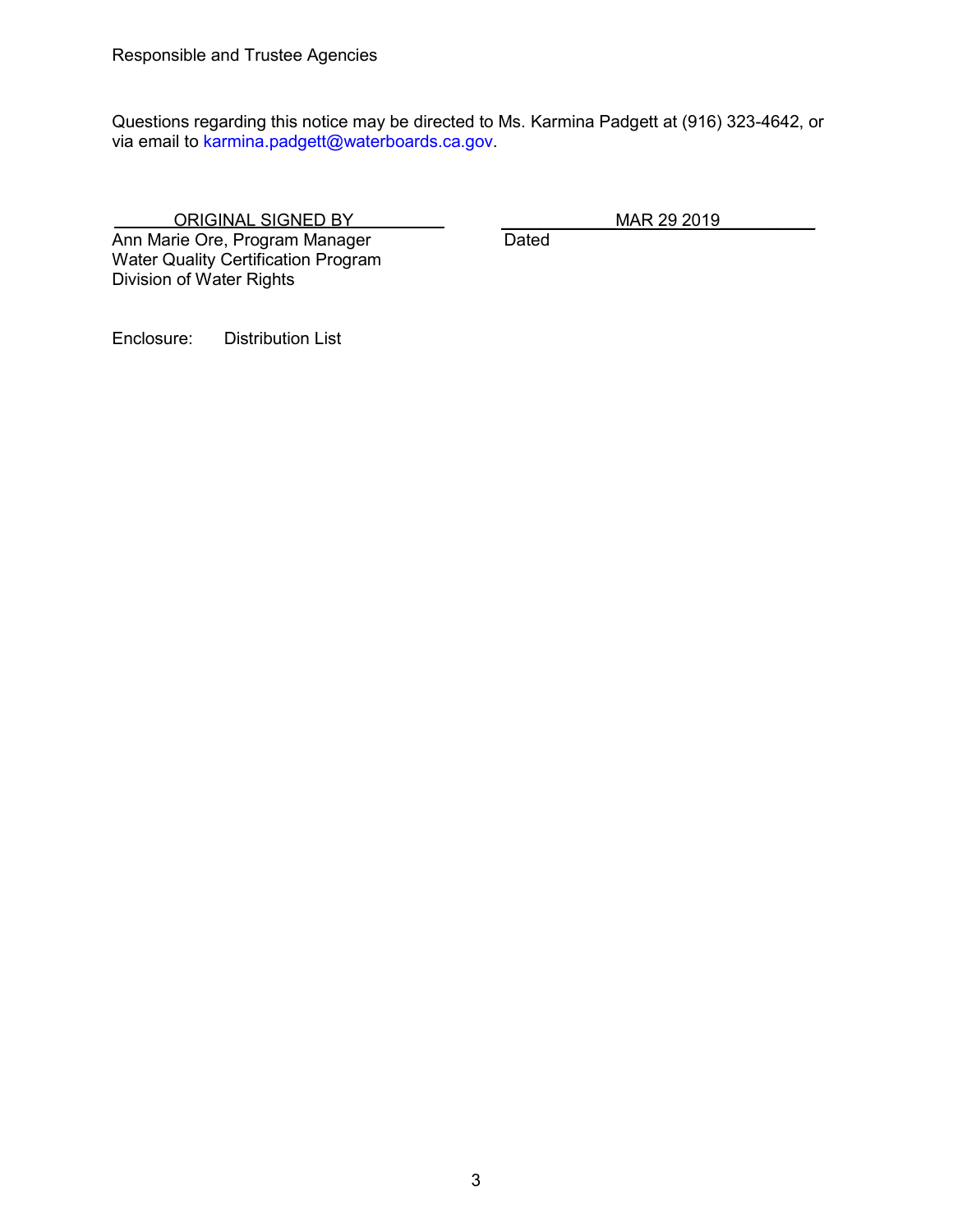#### **DISTRIBUTION LIST**

California Department of Fish and Wildlife Inland Deserts Region, Bishop Office 787 North Main Street, Suite 220 Bishop, CA 93514

State Lands Commission 200 Oceangate Long Beach, CA 90802

State Department of Parks and Recreation Sierra District P.O. Box 226 Tahoma, CA 96142-0266

White Mountain Research Center Glenn MacDonald, Faculty Director 300 E. Line St. Bishop, CA 93514

Diane Noda U.S. Fish and Wildlife Service 2493 Portola Road Ventura, CA 93003

Regional Water Quality Control Board Attn: Jan Zimmerman 15095 Amargosa Road Building 2, Suite 210 Victorville, CA 92394

Tamera Randall-Parker Forest Supervisor Inyo National Forest 351 Pacu Lane, Suite 200 Bishop, CA 93514-3101

Mary Wuester **Chairperson** Lone Pine Paiute-Shoshone Tribe P.O Box 747 Lone Pine, CA 93545

Danelle Gutierrez Tribal Historic Preservation Officer Big Pine Paiute Tribe of the Owens Valley P.O. Box 700 Big Pine, CA 93513

Genevieve Jones **Chairperson** Big Pine Paiute Tribe of the Owens Valley P.O. Box 700 Big Pine, CA 93513

Sally Manning Environmental Director Big Pine Paiute Tribe of the Owens Valley P.O. Box 700 Big Pine, CA 93513

Valentine Eastern Sierra Reserves Sierra Nevada Aquatic Research Laboratory 1016 Mt. Morrison Road Mammoth Lakes, CA 93546

Raymond Andrews Tribal Historic Preservation Officer Bishop Paiute Tribe 50 Tu Su Lane Bishop, CA 93514

Carl Dahlberg Chairman Fort Independence Indian Community of **Paiutes** P.O. Box 67 Independence, CA 93526

Bill Vega **Chairperson** Bishop Paiute Tribe 50 Tu Su Lane Bishop, CA 93514

Lone Pine Paiute Cultural Resources Officer P.O. Box 747 Lone Pine, CA 93545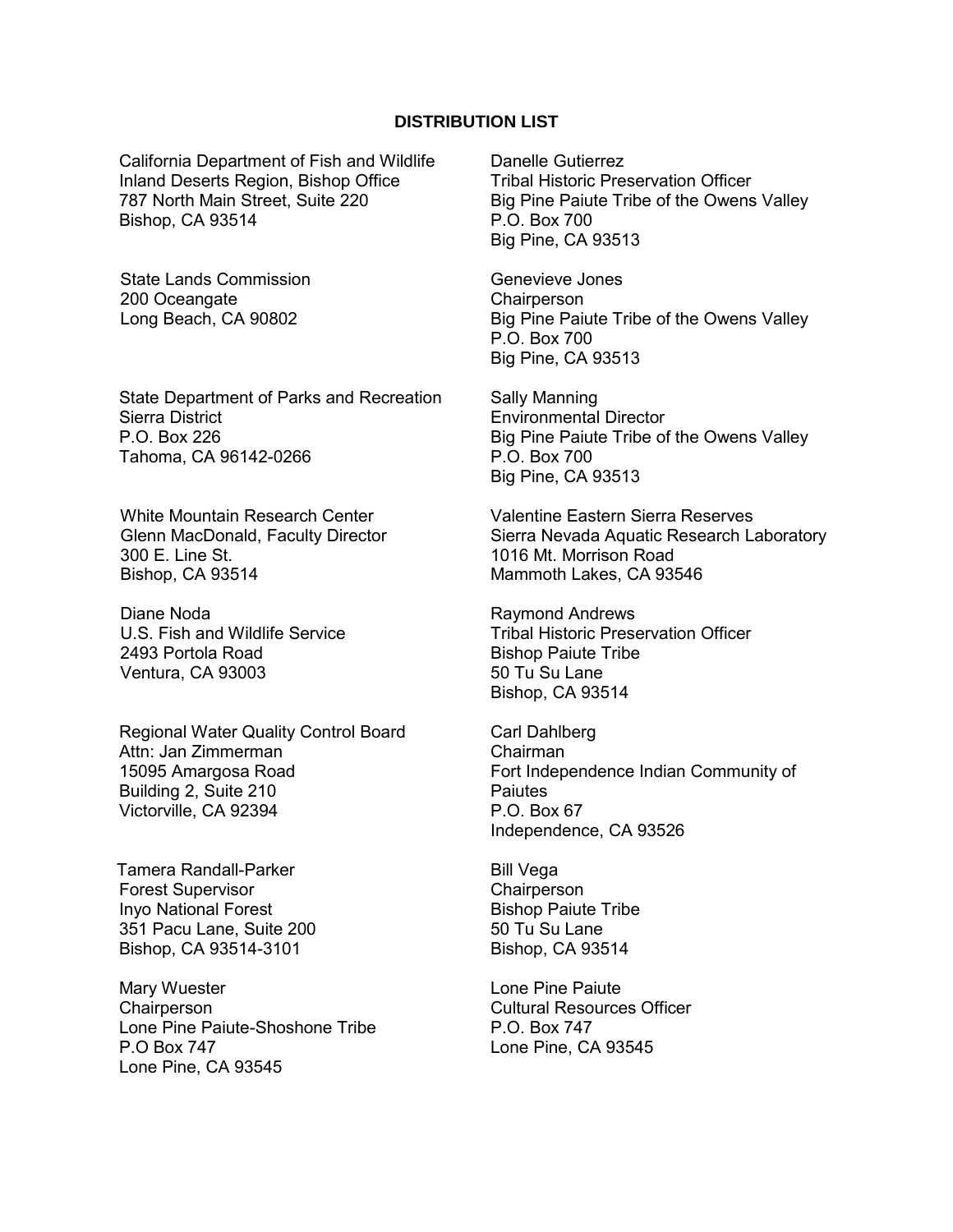**SDA** United States Forest Pacific **Invo National Forest** 351 Pacu Lane, Suite 200 Southwest **Department of** Service **Bishop, CA 93514** Agriculture Region (760) 873-2400 Voice (760) 873-2538 Text (TDD)

File Code: 2770

Date: April 12, 2019

Karmina Padgett **State Water Resources Control Board** Division of Water Rights - Water Quality Certification Board P.O. Box 2000 Sacramento, CA 95812

Dear Ms. Padgett:

I am responding to your Notice of Informal Consultation regarding California Environmental Quality Analysis (CEQA) for the Pine Creek Mine Hydroelectric Project, Federal Energy Regulatory Commission (FERC) Project No. 12532. Through this Notice, the State Water Board is soliciting comments from affected resource agencies on the type of CEQA documentation that the State Water Board will prepare. While we do not have specific recommendations on the appropriate type of documentation for this project, we would like to take this opportunity to point out errors in the project description you provided in the Notice and alert you to our concerns regarding FERC's environmental analysis.

#### Background & Concerns with Project:

The Forest Service has voiced a number of concerns relating to this proposed project and its licensee. After purchasing the Pine Creek Mine patented lands, in 2002 Lynn Goodfellow of Pine Creek Mine, LLC constructed a tunnel plug in the subsurface of National Forest System Lands without Forest Service knowledge or authorization. This unpermitted structure is proposed as part of the project before FERC, where the hydroelectric turbine would be installed. It is therefore a key element to this development. Unfortunately, this unpermitted structure has never been reviewed by a qualified engineer to determine its ability to serve this purpose. Further, the Forest Service has serious concerns about the existing condition, safety, and integrity of this unauthorized structure, and it current effects on NFS resources, which result in the impoundment of groundwater beneath the subsurface of Forest Service land.

#### Use of FERC's EA:

The Notice states that the State Water Board will use FERC's National Environmental Policy Act (NEPA) document as the basis for the State Water Board's CEOA analysis. The Forest Service has significant concerns that the Environmental Assessment (EA) prepared by FERC suffers from a number of critical deficiencies and errors. Please see enclosed Forest Service comments on the EA deficiencies filed with the Commission. Therefore, using the EA as the basis for your own analysis would likely yield similarly inaccurate or deficient information.

Although the Pine Creek Mine has been idle since 2000, Pine Creek Mine, LLC claims that there is active mining at the site, and that the primary purpose of the hydroelectric project is to supply electricity for this mining operation, with the excess generation being made available for sale. In 2016 the State Water Board provided comments and preliminary conditions on FERC's Notice for Ready for Environmental Analysis for the project. State Water Board's comments referred to the stated intention of the Pine Creek Mine to resume mining operations, and the effect that mining could have on water quality. Your staff predicated their preliminary conditions on the understanding that, the existing Pine Creek Mine has not been operational for many years, and some of the environmental assumption are based on those

Printed on Recycled Pape